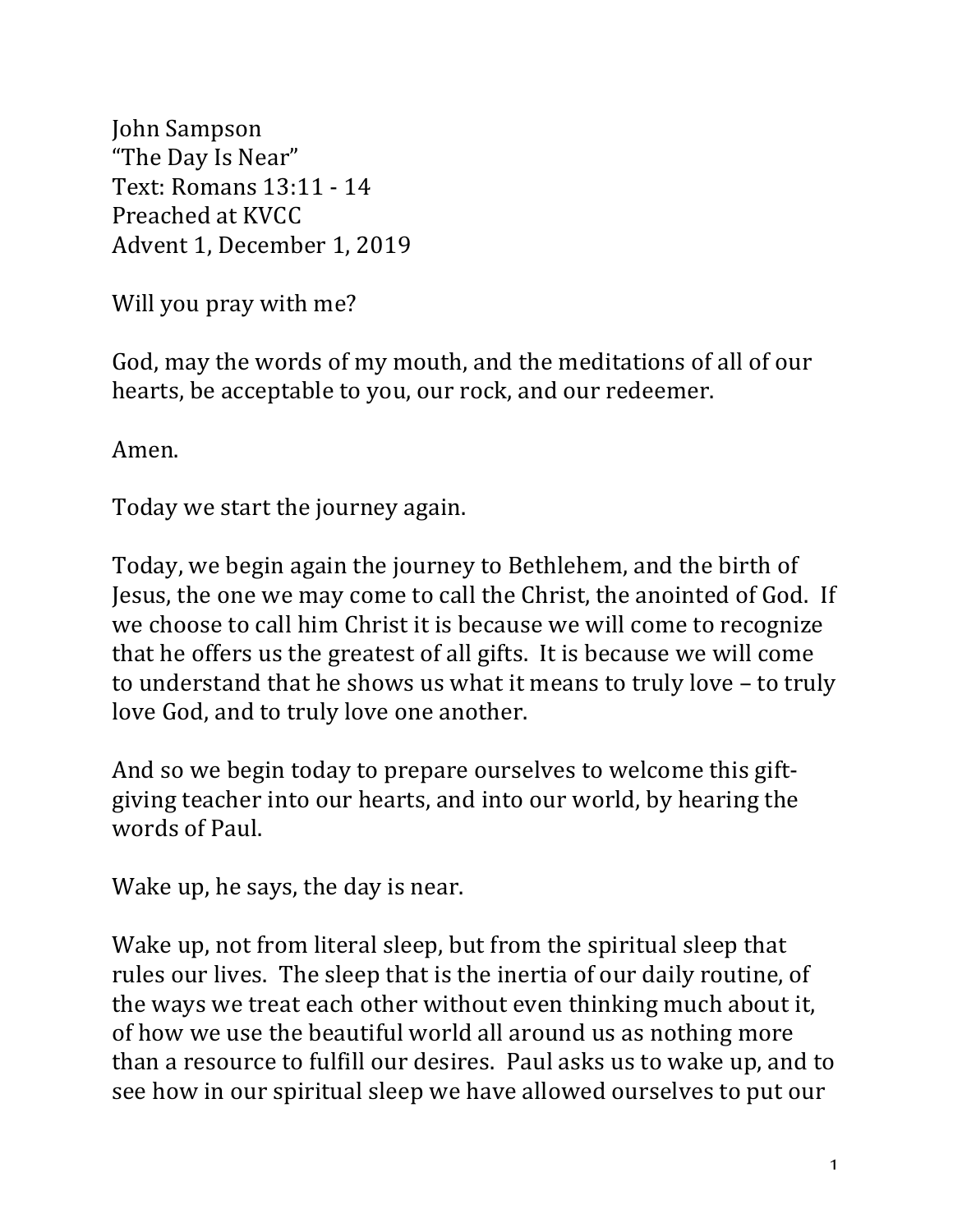wants, and our bottomless need at the center of our lives, and to see what that is doing to each other, and to the Creation.

Wake up and see the state of the world, and the state of our lives.

But also wake up because the dawn is breaking, the dawn of love.

It is coming again, just like it came all of those years ago back in a nothing village on the edge of the Roman empire, just as it came to a couple of nobodies named Mary and Joseph. Yes, that same love is breaking like the dawn again, breaking in our lives. But we need to wake up to see it's first rays creeping over the mountains that surround us. Because, just like all those years ago in Bethlehem, if we aren't actively opening ourselves to love, we'll miss it. Our sacred stories about the birth of Jesus tell us something true, even if they may not be historically accurate. They tell us that love will be born somewhere where we're not looking, in an unexpected place, and at an unexpected time.

Wake up because if we aren't spiritually and intuitively and emotionally awake we can't see where love is being offered to us, and where we are being asked to love.

Wake up.

This is the first step in our preparation for Christmas.

So, on this morning, as our journey of Advent begins, we will begin to wake up from our slumber, by sounding our spiritual alarm clock.

I invite you to come into a posture of prayer and meditation. After a moment of silence I will ring the church bell three times. And as I do so, I invite you to wake up and look into your own lives, into your own hearts, and into the heart of the world, and I ask you to find